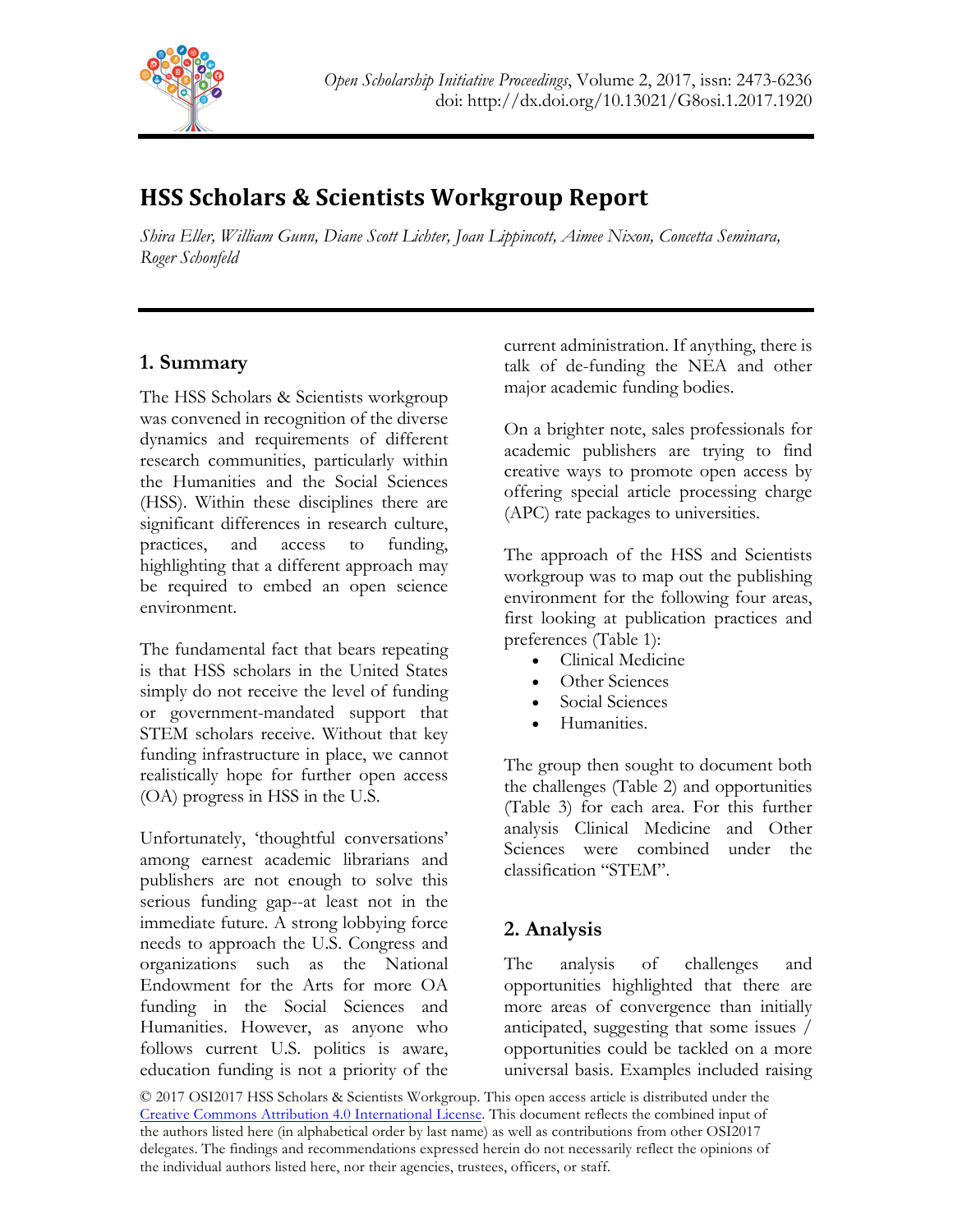awareness and understanding, and incentivising behavior.

Analysis did highlight, however, that some areas of divergence remain significant; i.e. access to funding, fundamental differences in publishing practices. This highlights a need for a bottom up approach from within individual subject communities.

## **3. Recommendations**

Mapping out the characteristics of these different research communities proved a valuable exercise, as it helped the HSS and Scientists workgroup to assess where universal solutions could be applied. One key recommendation from the group was a drive on education and awareness, focusing

particularly on the benefits and incentives of an open science environment.

The main recommendation from the group was that, in recognition that there remain a number of areas of significant convergence, disciplines need to find their own approach and solutions need to come from within. Some of the most successful implementations of an open science environment have come from within individual communities, e.g. Physics. It was suggested that a research community within Social Sciences or the Humanities could be encouraged to act as a test case, working cohesively to suggest and trial new approaches.

## **Tables**

|                           | Clinical<br>Medicine                                                                                                      | Other<br><b>Sciences</b>                                                                                                      | Social<br><b>Sciences</b>                                                         | <b>Humanities</b>                                                                           |
|---------------------------|---------------------------------------------------------------------------------------------------------------------------|-------------------------------------------------------------------------------------------------------------------------------|-----------------------------------------------------------------------------------|---------------------------------------------------------------------------------------------|
| Publishing<br>environment | Journals: Vital<br>for tenure;<br>Strong OA<br>models yielding<br>broad transition<br><b>Books: Generate</b><br>royalties | Journals:<br>Vital for<br>tenure<br>Strong OA<br>models<br>yielding<br>broad<br>transition<br>Books:<br>Generate<br>royalties | Journals:<br>Vital for<br>tenure<br>OA models<br>may not be<br>all that<br>strong | Monographs are<br>the gold standard<br>for tenure and<br>promotion<br>Journals<br>secondary |

*Table 1: Publishing Environment for Core Research Areas.* 

 $\mathfrak{D}$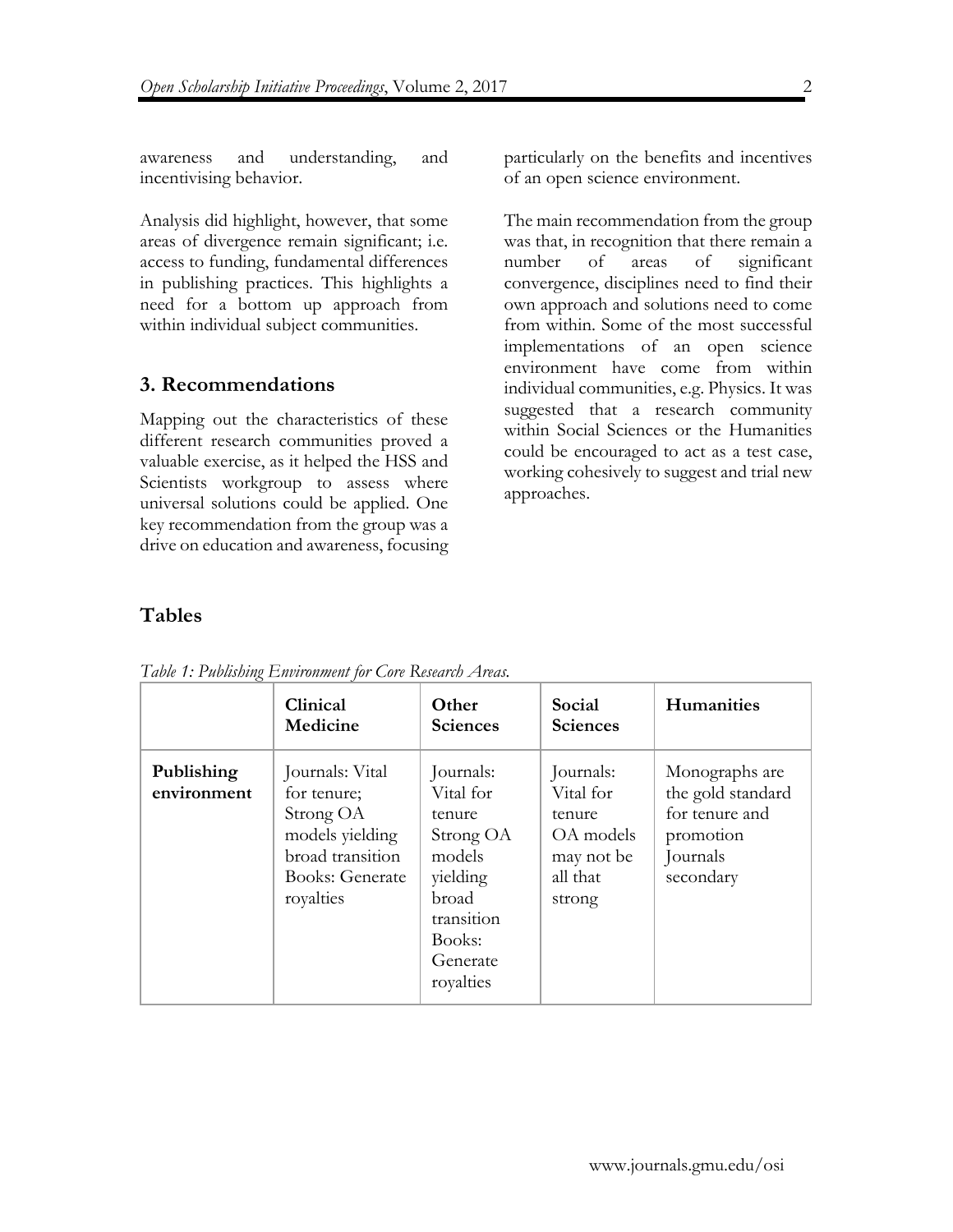|            | <b>STEM</b>                                                                                                                                                                                                                                                                                                                                                                                                                                                                                                                                                                                                                                                                                                                                                                           | <b>Social Sciences</b>                                                                                                                                                                                                                                                                                                                                                                                                                                                                                         | Humanities                                                                                                                                                                                                                                                                                                                                                                                                                                                                                                                   |
|------------|---------------------------------------------------------------------------------------------------------------------------------------------------------------------------------------------------------------------------------------------------------------------------------------------------------------------------------------------------------------------------------------------------------------------------------------------------------------------------------------------------------------------------------------------------------------------------------------------------------------------------------------------------------------------------------------------------------------------------------------------------------------------------------------|----------------------------------------------------------------------------------------------------------------------------------------------------------------------------------------------------------------------------------------------------------------------------------------------------------------------------------------------------------------------------------------------------------------------------------------------------------------------------------------------------------------|------------------------------------------------------------------------------------------------------------------------------------------------------------------------------------------------------------------------------------------------------------------------------------------------------------------------------------------------------------------------------------------------------------------------------------------------------------------------------------------------------------------------------|
| Challenges | Pressure to publish<br>Few incentives for<br>openness beyond<br>mandates. Perceived<br>COI by some<br>Confusion about licenses<br>Societies - some<br>groups/vendors resist<br>loss of revenue stream<br>T&P slow evolution of<br>assessment practices,<br>incentives need<br>expansion<br>Global South researchers<br>lack funding<br>Little incentive to<br>publish negative data or<br>replications<br>Large multigroup works<br>to agree<br>Lack of global<br>norms/standards to<br>expand joint<br>collaborations<br>Increasing specialization<br>inhibits coordination<br>Weakened journal brand<br>as search engines have<br>become the entry point<br>to the literature<br>Privacy/regulation issues<br>inhibit data sharing.<br>Who owns the datasets<br>to be mined varies. | Perception of low-<br>quality scholarship<br>Soc Sci societies see<br>OA as cannibalizing<br>content/cutting<br>journals' revenue<br>stream<br>Market confusion<br>about predatory<br>publishers<br>No author funding in<br>most Soc Sci<br>disciplines<br>Not enough OA<br>activity (i.e. critical<br>mass) to support full<br>conversion to OA in<br>most areas<br>Very little cohesion<br>among the Soc Sci<br>discipline<br>communities<br>Not the same drivers,<br>motivations, mandates<br>to publish OA | Gold OA is<br>confused with<br>vanity publishing,<br>which has a much<br>worse rep in<br>humanities<br>No mandates<br>Ethics policies<br>doesn't address<br>openness<br>No author funding<br>in the A&H<br>disciplines<br>Perception of low-<br>quality scholarship<br>No indexes like<br>PubMed<br>Idea that ' $Open' =$<br>larger risk of being<br>plagiarized or<br>copied<br>Slow evolution of<br>assessment<br>practices at<br>institutions<br>Permission issues<br>with visual arts<br>(artwork) can be<br>obstructive |

*Table 2: Challenges of achieving an Open Science Environment.*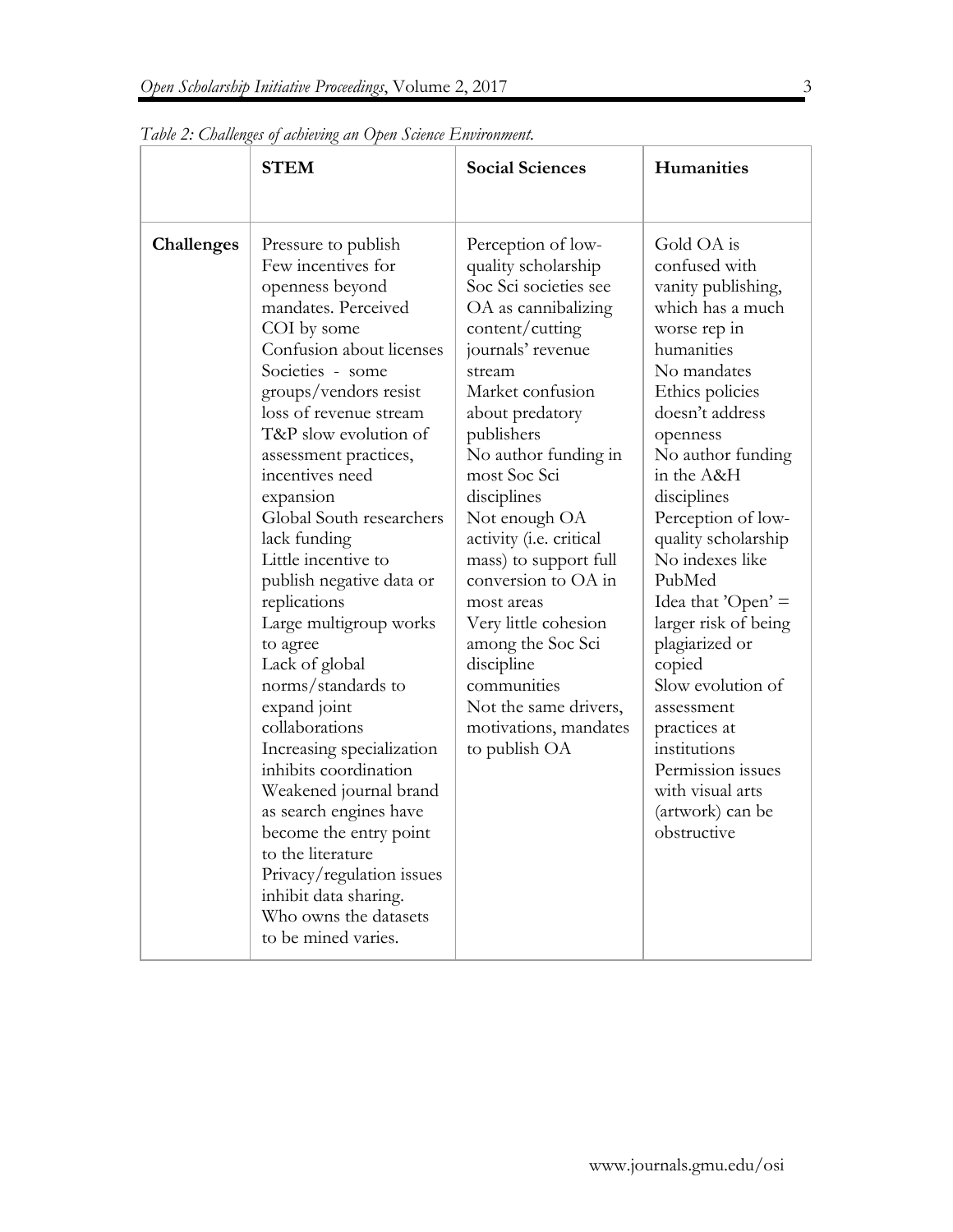|               | <b>STEM</b>                                                                                                                                                                                                                                                                                                                                                                                                                                                                                                                                                                                                                                                                                                                                                                                                                                           | <b>Social Sciences</b>                                                                                                                                                                                                                                                                                                                                                                                                                                                                                      | Humanities                                                                                                                                                                                                                                                                                                                                                                                |
|---------------|-------------------------------------------------------------------------------------------------------------------------------------------------------------------------------------------------------------------------------------------------------------------------------------------------------------------------------------------------------------------------------------------------------------------------------------------------------------------------------------------------------------------------------------------------------------------------------------------------------------------------------------------------------------------------------------------------------------------------------------------------------------------------------------------------------------------------------------------------------|-------------------------------------------------------------------------------------------------------------------------------------------------------------------------------------------------------------------------------------------------------------------------------------------------------------------------------------------------------------------------------------------------------------------------------------------------------------------------------------------------------------|-------------------------------------------------------------------------------------------------------------------------------------------------------------------------------------------------------------------------------------------------------------------------------------------------------------------------------------------------------------------------------------------|
| Opportunities | Better engagement of<br>public --more secure<br>funding, better<br>policy/health<br>Improved discovery<br>Data and pubs mining<br>More timely access to<br>research<br>Potential to Identify<br>and establish<br>standards, efficiencies,<br>areas for building on<br>research<br>Support future<br>researchers and<br>caregivers regardless of<br>funding source, geo,<br>resources<br>Effective linking adds<br>historical tracking and<br>adds responsibility and<br>assigns credit<br>Supports new business<br>models based on<br>reuse/analytics<br>Construction of field-<br>specific factbases<br>(chemical material<br>properties, antibody<br>properties, geophysical<br>characteristics, etc.)<br>Easier to make<br>assessment more<br>comprehensive,<br>including public impact<br>and other scholarly<br>products like data &<br>software | Providing opportunities<br>/publication venues<br>and much-needed<br>access for scholars<br>from the Developing<br>World/Global South<br>Integrated interactive<br>tables / datasets<br>Integrated simulation<br>Meta-analysis of large<br>bodies of accessible<br>work increases<br>confidence in individual<br>reports<br>Interdisciplinary<br>collaborations are easier<br>to find/undertake<br>Encourage a<br>community within Soc<br>Sci to act as case study<br>/ trail blazers for Open<br>Practices | Scholars are<br>recognizing the<br>advantages of<br>openness (ex.<br>MLA Commons)<br>Scholars working<br>in the Digital<br>Humanities are<br>on board with<br>openness<br>Early-stage<br>scholars'<br>monographs<br>Multi-media /<br>non-text content<br>GLAMs are<br>opening up<br>images and other<br>content<br>Access to<br>digitized<br>vulnerable<br>cultural heritage<br>artifacts |

*Table 3: Opportunities for creating an Open Science Environment.*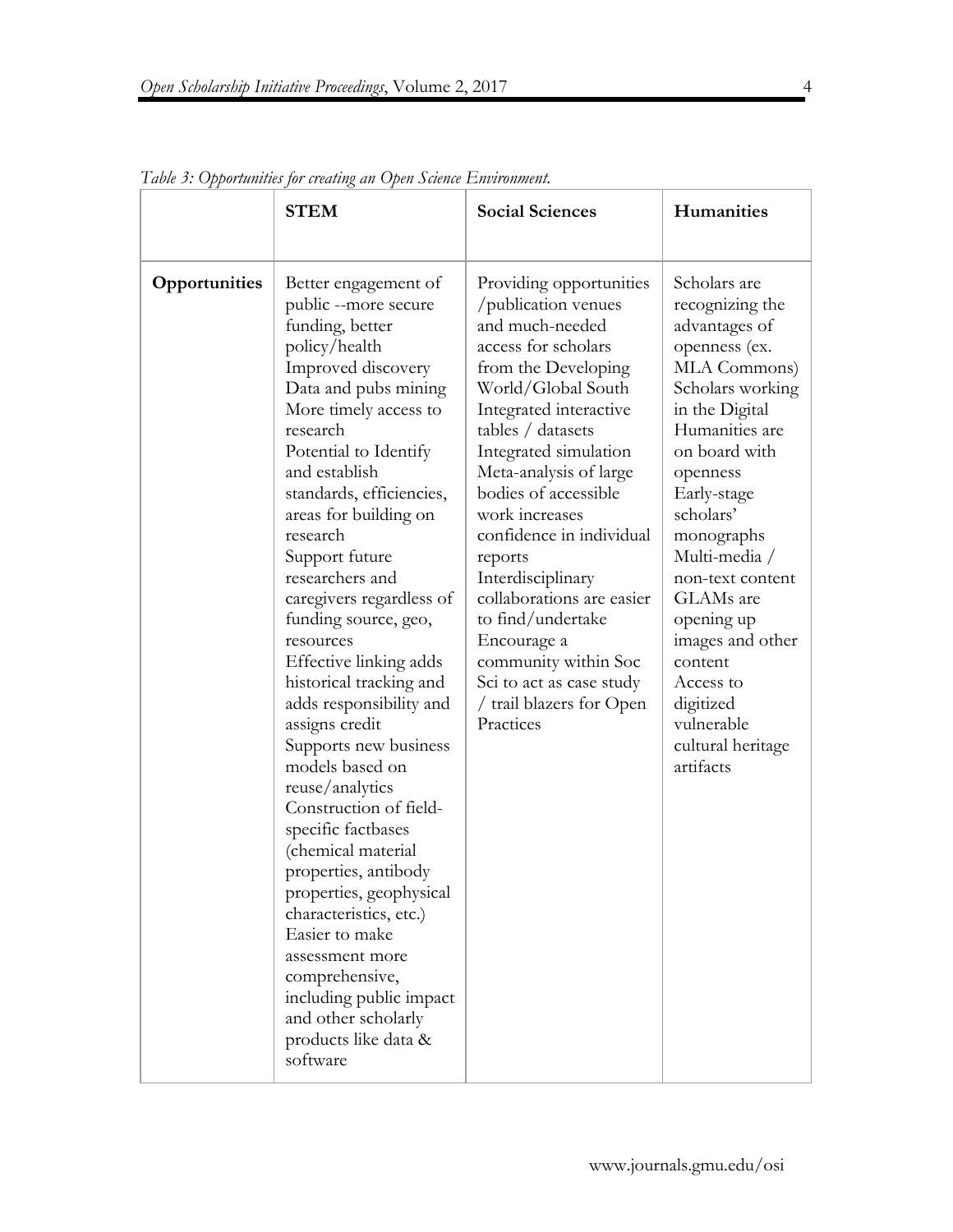

## **Convergence**

- + Visibility
- + Public engagement
- + Preservation
- + Text and data mining
- + Interdisciplinarity
- Lack of understanding
- How to assess
- Incentives
- Lack funding/business model
- Trust (brand weakness/vanity press)

5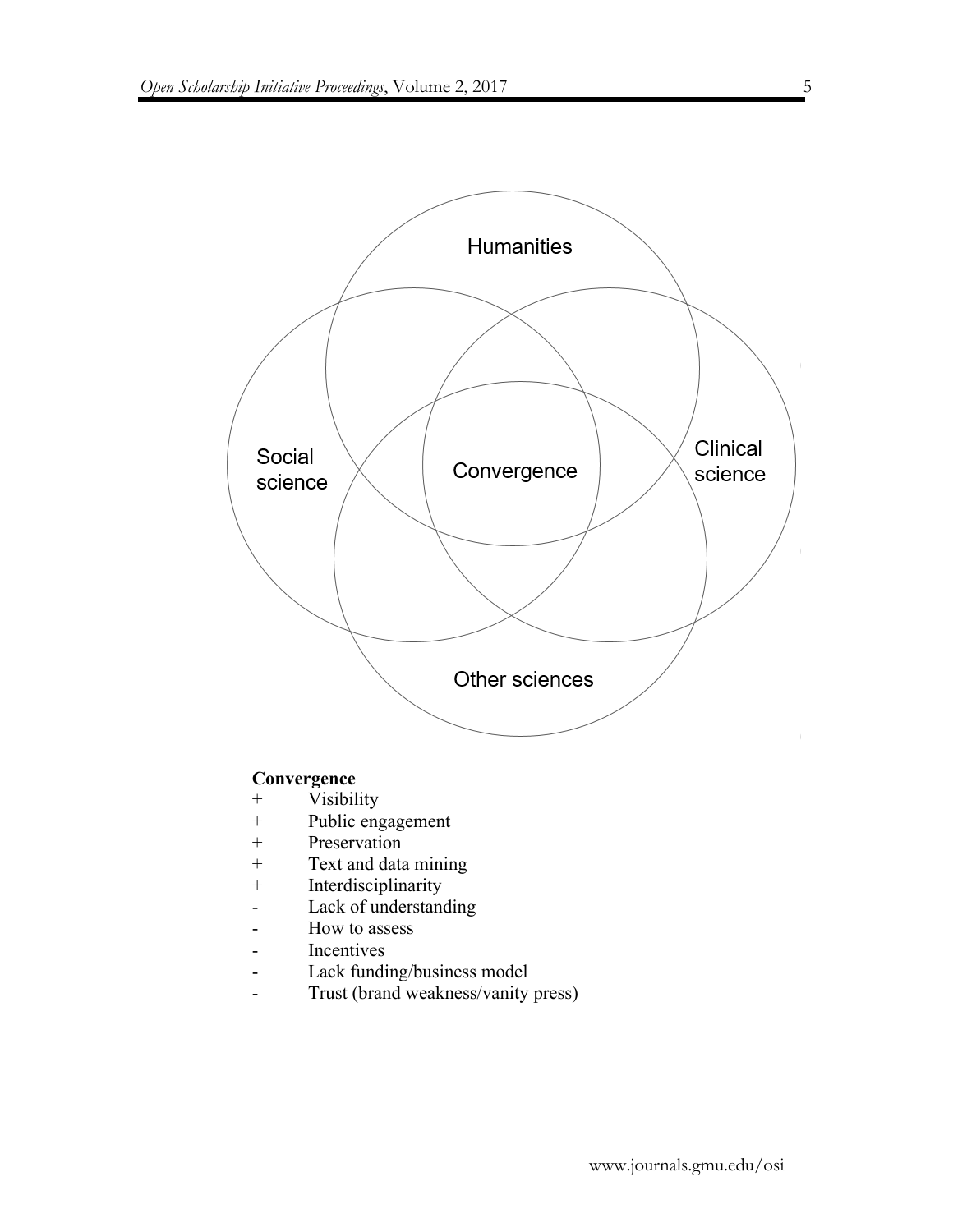

# **Divergence**

Humanities Rights acquisition is harder Reputation of author-pays Funding Content half-life More monographs/books

Social science Patient privacy Funding

**STEM** Patient privacy Journal-based assessment Funder mandates

6